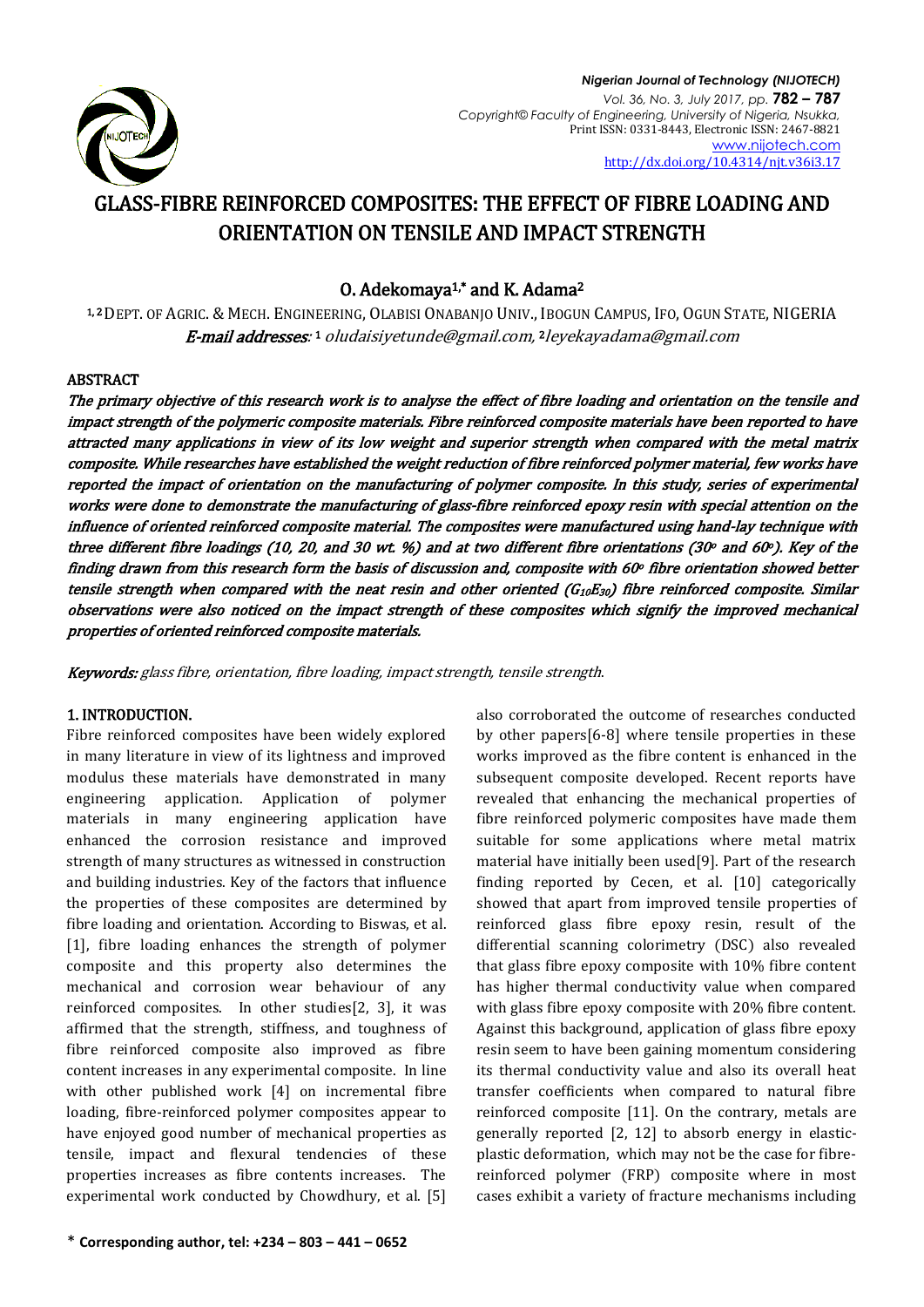matrix deformation and fibre pull-out. Although, different contradictory results have been reported on the fibre reinforced polymeric composites, substantial part of these reports centred on treatments of glass fibre prior to reinforcement. According to Samal, et al. [12], the interfacial adhesion between the fibre and polymer matrices can be modified through various chemical treatments and heat treatment. Extensive studies on the application of heat treatment on glass fibre to improve the compatibility of the fibre with the phase matrix have been widely reported in the literature[13, 14]. In the light of the above, glass fibre has recently been adjudged as one of the best insulating materials for thermal energy saving as manufacturers continue to explore new materials with lower thermal conductivity value. Cecen and co-workers also investigated thermal advantages of glass fibre as a reinforcement for energy conservation in their experimental work where differential scanning calorimeter (DSC) was adapted to indicate the thermal conductivity measurements of composite specimens in the direction of the fibre loading over the temperature range of 45–2358C. The results showed that thermal conductivity value decreases as the fibre content in the composite increases. Although there exist in the literature a huge knowledge base for the application of glass fibre in various engineering practises, only restricted information is available on the application of oriented reinforced glass fibre as per its improved tensile properties. In furtherance to this properties of glass fibre, some papers[15, 16] have recently faulted earlier attempt to categorise glass fibre as non-recyclable. Specifically, according to a study presented by Felix Antonio, et al. [17] in which recycled glass fibres from fibreglass polyester waste composite was processed for the production of glass-ceramic materials and the conclusion drawn from the research indicated that the emerging product from sintered powder glass samples(<63μm) can still be useful in the formation of wollastonite-plagioclase glass-ceramic materials for architectural applications.

#### 2. PREPARATION OF COMPOSITES.

In this work, fiber-reinforced matrix composites were manufactured using hand-lay-up technique in line with previous studies [18, 19] and the concept of fiber orientation in the composite was equally adopted in this research in order to analyse the effect of orientation of glass fiber on the mechanical properties of the composites particularly on tensile and impact energy. Newly manufactured ampreg-21 epoxy resin, which belongs to the larger family of epoxides was employed as the matrix material and woven E glass fiber was used as a reinforcing fiber. The ampreg 21 epoxy resin and the corresponding Ampreg 21 hardener are mixed in a ratio

of 100:33 by weight as prescribed in the manufacturer data sheet and all the composites were prepared at room temperature as reported elsewhere [20, 21]. Glass fiber mat was cut to shape of the mould and pre-heated in an oven at 1000°C for 30minutes in order to freeze any moisture interaction with the fiber. The resin-hardener compound was applied to the pre-weighed glass fiber in the mould cavity before curing. The experimental procedure is illustrated in Figure 1.



Figure 1: Experimental procedure of composite sheet formation

This experimental work developed five (5) different composite sheets at various degrees of fiber enhancement and the manufacturing parameters were based on different % fiber loadings and orientations. The composite sheets were developed with three (3) different fiber loadings (10, 20 and 30 wt. %), which were denoted as:  $G_{10}E$ ,  $G_{20}E$  and  $G_{30}E$ , respectively all at  $0^{\circ}$  orientation and the glass fibers were arranged in two (2) different fiber orientations with respective to the reinforcing base fiber (30 $\degree$  and 60 $\degree$ ) which were also represented by  $G_{20}E_{30}$  and  $G_{20}E_{60}$ . The weight percent of fiber at  $30^{\circ}$  and  $60^{\circ}$  orientations in these composites, are 10 and 20% weights, respectively.

#### 2.1 Impact Analysis of Composite Specimens

In line with other published works, the test specimens for impact test were prepared according to ASTM D 256M and all the specimens were notched with a root radius 0.25mm at 2mm depth and the composite specimen were 70mm long, approximately 2mm thick and 10mm wide[22, 23]. The impact speed was set at 3.6 m/s, employing a hammer drop energy of 7.7 J and span in-between the supports was stationed at 40 mm. Three specimens were tested from each panel and the average were reported and evaluated. The Charpy impact apparatus consists of a sharp file or axe at an angle of 45o, swinging at a notched position of the specimen, which subsequently fractured at the notched edge of the samples. According to Swetha and Kumar [24] and Manfredi, et al. [25], it is important for notched specimens to have equal geometry and dimensions as these parameters ultimately affect the results of the impact test. These authors also reported that the sample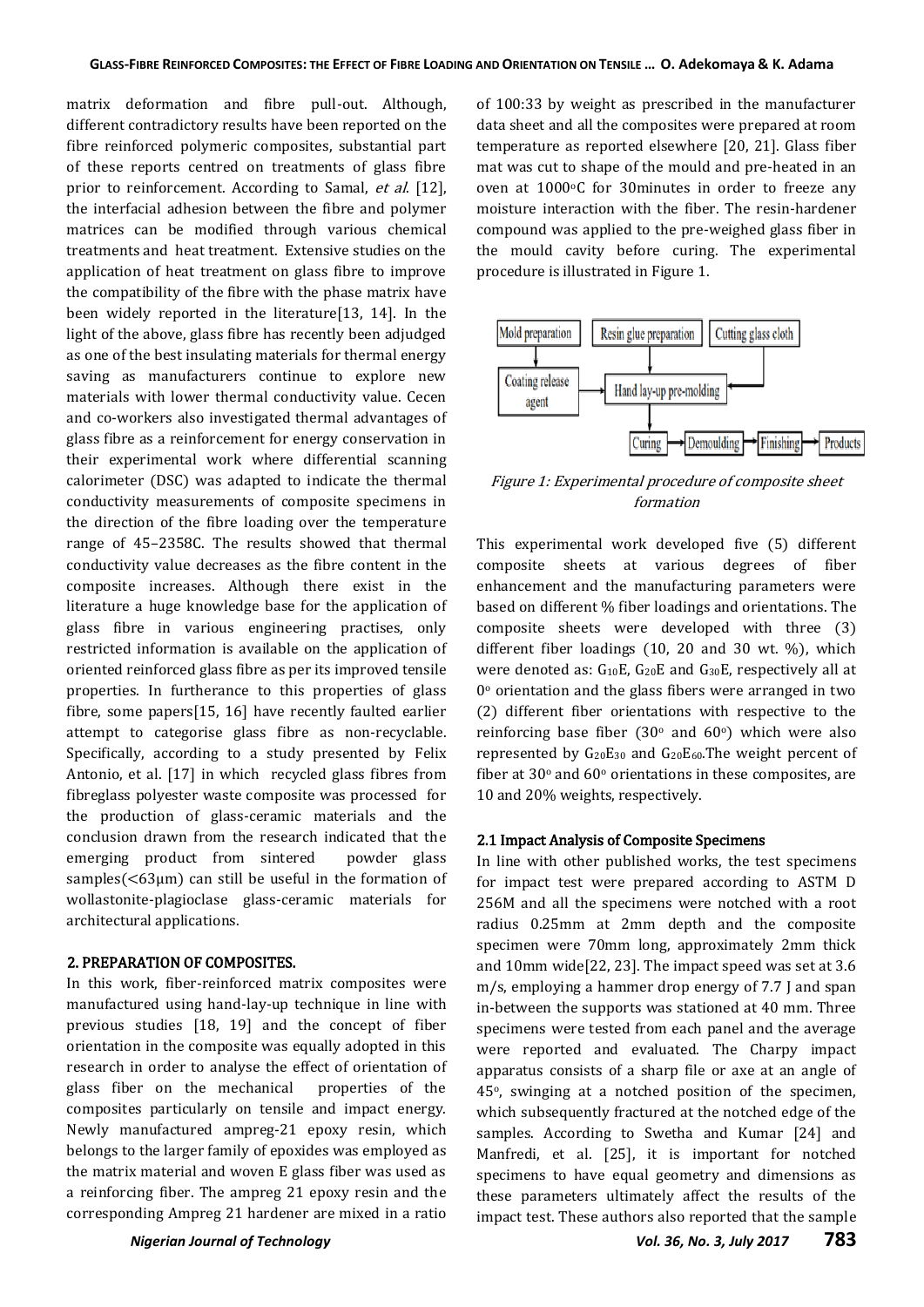size are to be properly carved according to ASTM standard since these dimensions determine whether a specimen is in plain strain. This gap can greatly influence conclusions made.

## 2.2. Determination of Tensile Properties of Composite Specimens.

Tensile properties of the composite panels were evaluated according to ASTM D638, using dog-bone shaped samples (Figure 2). The dog-bone specimen with dimensions: 75 mm of length X 12 mm of width X 2mm of thickness, as shown below were carved out from the reinforced polymeric composites.



Figure 2:Dog-bone specimen of the tensile test.

Some authors [26, 27] have devised a means of minimising the effect of tension grip on the test specimen, in which they argued in their studies, may cause large stress concentration in the specimen. The dog-bone specimen were subjected to tensile loads on a computer monitored INSTRON Universal Testing Machine and the tests were conducted at a constant crosshead speed of 5.0 mm/minusing a load cell of 10 kN. Five sample specimens were tested for each composite panel and only the arithmetic mean with a negligible standard deviation was selected for statistical and result analysis. In this work, the tensile strength of the composite panel is defined as the ultimate strength at which the total fracture of the dog-bone specimen occurs and the corresponding load is also defined as the critical load or the maximum load a composite panel can withstand. The tensile tests on all specimens were conducted at room temperature as reported in similar works [7, 28]

### 3. RESULT AND DISCUSSION

Critical discussion on the performance of composite specimens were done using composite designates to define each of the specimen to avoid repetition. Table 1provides the composite designates and their corresponding compositions.

Table 1: Composite designate and its respective compositions

| Composite      | Compositions and fibre orientations                   |
|----------------|-------------------------------------------------------|
| Designation    | in the composites                                     |
| $G_{10}E$      | 10wt% fiber enhancement at $0^{\circ}$<br>orientation |
| $G_{20}E$      | 20wt% fiber enhancement at $0^{\circ}$<br>orientation |
| $G_{30}E$      | 30wt% fiber enhancement at 0°<br>orientation          |
| $G_{10}E_{30}$ | 10wt% fiber enhancement at 30°<br>orientation         |
| $G_{20}E_{60}$ | 20wt% fiber enhancement at 60°<br>orientation         |

The detailed analysis of the Charpy impact test of all the composite specimens are presented in Figure 3, where each value represents the mean of 3 tests/specimen and the standard deviation was equally estimated and this is denoted as the error bar, as illustrated in the plot. The Charpy impact test gives a precise record of the hammer impact event on the specimen. The measured impact energies of the fiber reinforced composite are compared with the value of neat epoxy (E), recorded under the same room temperature condition. It can be seen from Figure 3 that the impact strength increases with respect to fiber loading, irrespective of the fiber orientation. Considering the value of the impact energy of the neat epoxy resin, it can be inferred that there is about 116% increase in the impact energy of composite specimen  $G_{30}E$  when compared with the neat epoxy resin. It can also be observed that the impact strength increases with respect to fiber contents until it reaches a maximum strength of  $7.57$ ]/m<sup>2</sup> for the 0 $\degree$  orientated specimen. In case of oriented fiber, it can be noticed that that there is about 8.89% increment in  $G_{20}E_{60}$  when compared with  $G_{10}E_{30}$ . This trend clearly shows that the influence of reinforcement is reasonably high in determining the impact energy of a composite material. This conclusion is similar to an argument proposed by Chandramohan and Bharanichandar [29] in which the authors affirmed that the impact strength of unidirectional hemp/polyester composite specimens displayed a linear increase scenario with increasing fiber content. It is also important to note that there is  $\sim$ 19.2% improvement in the impact strength when fiber content was increased from 10 to 30% at  $0^{\circ}$  orientation. In a related manner, the impact strength of the specimen  $G_{10}E$  increased by ~4.6% when compared with specimen  $G_{10}E_{30}$ , while specimen  $G_{20}E$  equally increased in impact strength by~8.77% when compared with specimen  $G_{20}E_{60}$ .

In a tensile experiment, the applied load is believed to be transferred from the matrix to the reinforcing fiber at the interface of the reinforced composites. A plot of the tensile stress versus strain of a typical reinforced epoxy resin is shown in the Figure 4.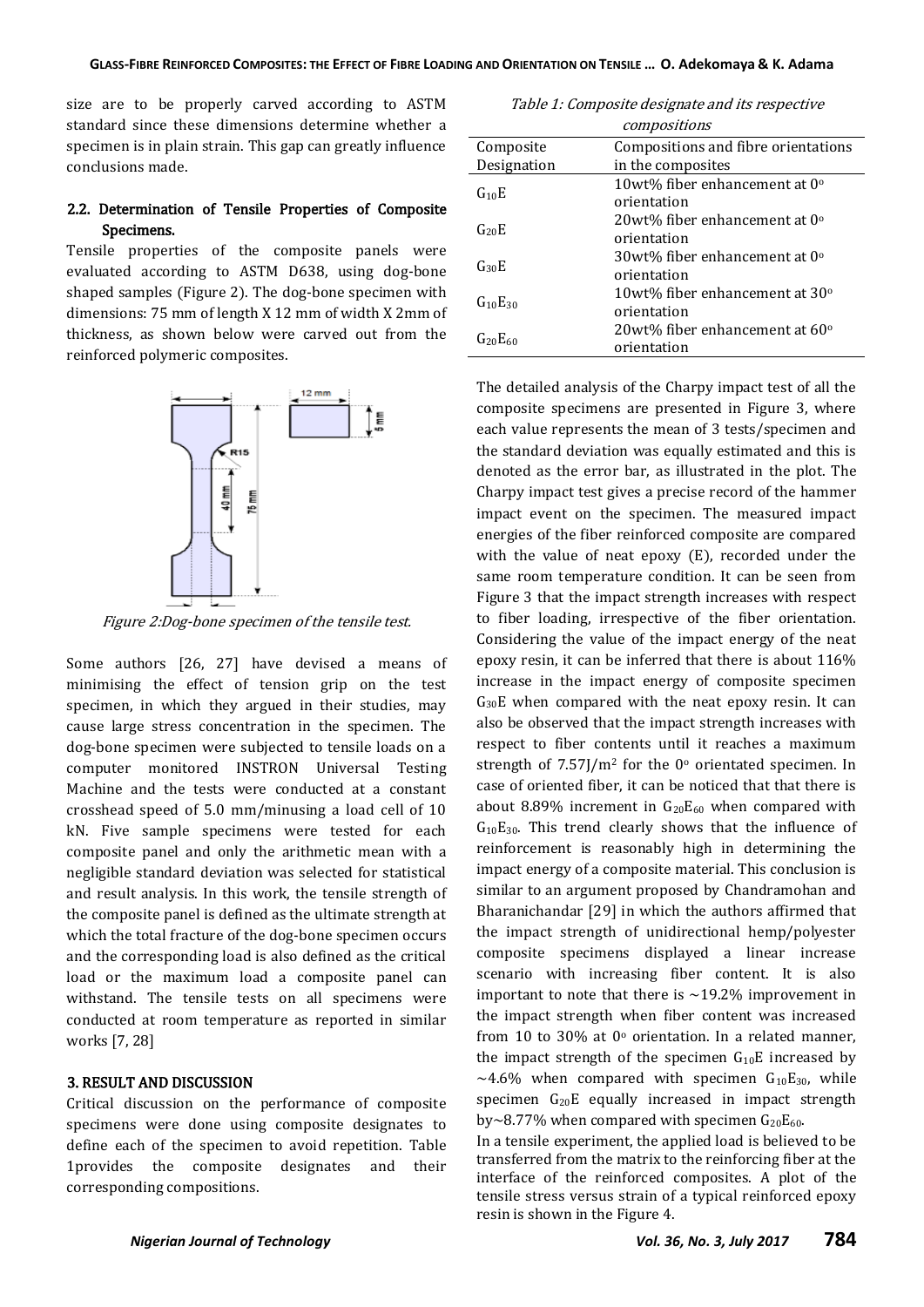

Figure 3: Effect of fiber content on impact strength of reinforced composites. Error bar represents standard deviation



Figure 5: Effect of fiber content on tensile strength of composite specimens. Error bar represents standard deviation

From this graph, it can be deduced that the initial linear portion of the graph shows the elastic behaviour of the composite specimen, which is consistent as observed in the sharp increment from  $G_{10}E$  to  $G_{30}E$ . The deviation from this linearity as noticed from decline in  $G_{10}E_{30}$  and  $G_{20}E_{60}$  is believed to have occasioned by initial matrix cracking and the end of the curve represents the ultimate stress which may have been as result fiber pull-out or agglomeration within the matrix. The implication of the glass fibers as a reinforcement on the tensile ability of an epoxy cross linked network was further studied and the results analysed, as shown in Figure 5.

From Figures 5 and 6, it can be observed that there is a significant improvement in the tensile strength and modulus of specimens  $G_{10}E$ ,  $G_{20}E$  and  $G_{30}E$  in comparison with the neat epoxy resin (E). Statistically, there is  $\sim$ 145% improvement in the tensile strength of G<sub>10</sub>E and  $~10-65%$  increment in the Young's modulus of the same specimen when compared with the tensile strength and the Young's modulus of the neat epoxy (E) resin. It is also important to note that the tensile strength and modulus for oriented fiber composite specimen equally improved



Figure 4: Stress-strain analysis of glass fiber reinforced epoxy resin



Figure 6: Impact of fiber content on young modulus of reinforced composites. Error bar represents standard deviation

with respect to fiber loading. For instance, there is  $\sim$  6.55% improvement in the tensile strength of  $G_{20}E_{60}$ when compared with the  $G_{10}E_{30}$  specimen. In the same manner, the tensile modulus of  $G_{20}E_{60}$  equally experienced a 66.8% leap when compared with the  $G_{10}E_{30}$  specimen. The increase in the tensile strength can be attributed to the stiffness imposed in the composite by the reinforced glass fiber as well as the better interfacial distribution of glass fibers in the resin. Composite specimens that recorded decreases in their tensile strength are believed to have high-resinnormalised void content. According toBiswas, et al. [1], the development of void in the composite can adversely affect the tensile strength and modulus of composite. Some authors have also adduced the reason for the decline in strength to the poor fiber-to-fiber interaction at high fiber loadings, which may not have effectively contributed to the stress transfer in the specimen.

The tensile properties of epoxy resin and short carbon fiber composites were studied by Dong, et al. [22] and Kanny and Mohan [30]. These authors equally corroborated previous observations noticed in this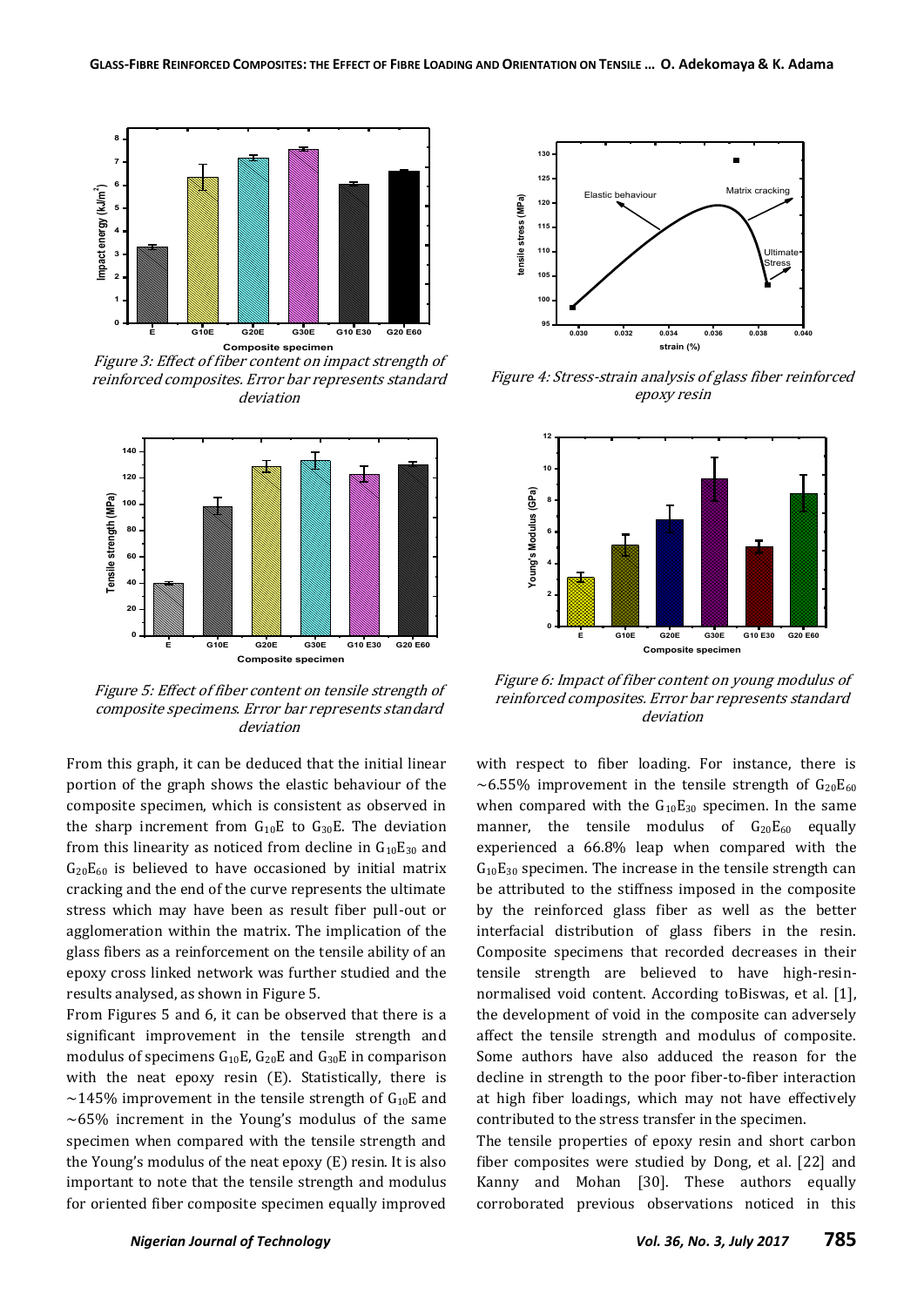study, by submitting that poor fiber and matrix adhesion can aggravate a decline inthe tensile strength and modulus of the composites. Several other authors have anchored the improved tensile properties of a typical composite material on the fiber-matrix adhesion, which also enhances a better stress transfer efficiency of a composite material. The interface between the fiber and the matrix also determines the strength and ultimately the load subjected to a composite. Other properties that may enhance the tensile properties of a composite as reported in similar worksinclude modulus of reinforced fibers (on itself), chemical properties of the matrix and the performance of the bonding strength between matrix and the fiber. As each composite panel is subjected to an applied load, the reinforced fibers try to position themselves in a direction perpendicular to the applied load. The re-alignment of the glass fibers is reported to make the composite more resilient in sustaining the load, thereby increasing the toughness of the materials and therefore the material becomes more competent to withstand deformation or bear the applied load. It is practically advised that tensile strength tends to decline in many experimental works due to the poor interfacial adhesion that can initiate micro-crack along different directions in the composite and also lead to the nonuniform stress transfer within the fibers, due to the agglomeration within the matrix. The brittle nature of cured epoxy resin and the glass fiber appear to be major challenges in the application of epoxy resin and the glass fiber, which often occurs during the peak stress. A total failure of the fiber reinforced composite carrying capacity can occur, resulting in the sudden stress decline to zero. In view of the fact that the elastic moduli of the reinforced glass fiber composites were often higher than the unreinforced neat matrix, means that the elongations-to-failure of the reinforced composites were considerably higher when compared to the failure of a neat matrix, which can impose considerable strains and high stresses.

## 4. CONCLUSIONS.

In this study, it can be inferred that the experimental investigation of oriented reinforced composite material have established the following improved mechanical and physical properties of glass fibre reinforced epoxy resin and the following conclusion is further established.

- $\div$  This research study has proved that glass fibrereinforced epoxy composites could be manufactured by hand lay-up technique at different degree of fibre loading and fibre orientation.
- $\div$  This experimental study further showed the impact energy is a function of fibre enhancement. Composite specimen  $(G_{30}E)$  indicated an improved strength

when compared with other composite material irrespective offibre loading or fibre orientation.

 $\cdot \cdot$  It is also observed that that the tensile strength and modulus of G30E shows a significant improvement when compared with the neat resin (E) and the other composite specimen. This may not be unconnected with the toughening strength of the glass fibre.

#### 5. ACKNOWLEDGEMENT

The lead author would like to thank Tshwane University of Technology, Pretoria, South Africa for the platform to conduct this research. The authors would also appreciate some of the literatures that have provided comprehensive background of glass fibre.

#### 6. REFERENCES.

- [1] S. Biswas, B. Deo, A. Patnaik, and A. Satapathy, "Effect of fiber loading and orientation on mechanical and erosion wear behaviors of glass– epoxy composites," Polymer Composites, vol. 32, pp. 665-674, 2011.
- [2] N. A. Rahman, A. Hassan, R. Yahya, and R. Lafia-Araga, "Impact properties of glassfiber/polypropylene composites: The influence of fiber loading, specimen geometry and test temperature," Fibers and Polymers, vol. 14, pp. 1877-1885, 2013.
- [3] A. Zheng, H. Wang, X. Zhu, and S. Masuda, "Studies on the interface of glass fiber-reinforced polypropylene composite," Composite Interfaces, vol. 9, pp. 319-333, 2002.
- [4] F. Ashiedu and E. Akpan, "Effects of Mixed Alkaline Earth Oxides in Potash Silicate Glass," Nigerian Journal of Technology, vol. 34, pp. 731-736, 2015.
- [5] F. Chowdhury, M. Hosur, and S. Jeelani, "Investigations on the thermal and flexural properties of plain weave carbon/epoxy-nanoclay composites by hand-layup technique," Journal of materials science, vol. 42, pp. 2690-2700, 2007.
- [6] E. Pérez-Pacheco, J. Cauich-Cupul, A. Valadez-González, and P. Herrera-Franco, "Effect of moisture absorption on the mechanical behavior of carbon fiber/epoxy matrix composites," Journal of materials science, vol. 48, pp. 1873-1882, 2013.
- [7] K. Zhang, Y. Gu, M. li, and Z. Zhang, "Effect of rapid curing process on the properties of carbon fiber/epoxy composite fabricated using vacuum assisted resin infusion molding," Materials & Design, vol. 54, pp. 624-631,2014.
- [8] Z. Zhao, X. Chen, and X. Wang, "Deformation behavior of woven glass/epoxy composite substrate under thermo-mechanical loading," Materials  $\&$ Design, vol. 82, pp. 130-135, 2015.